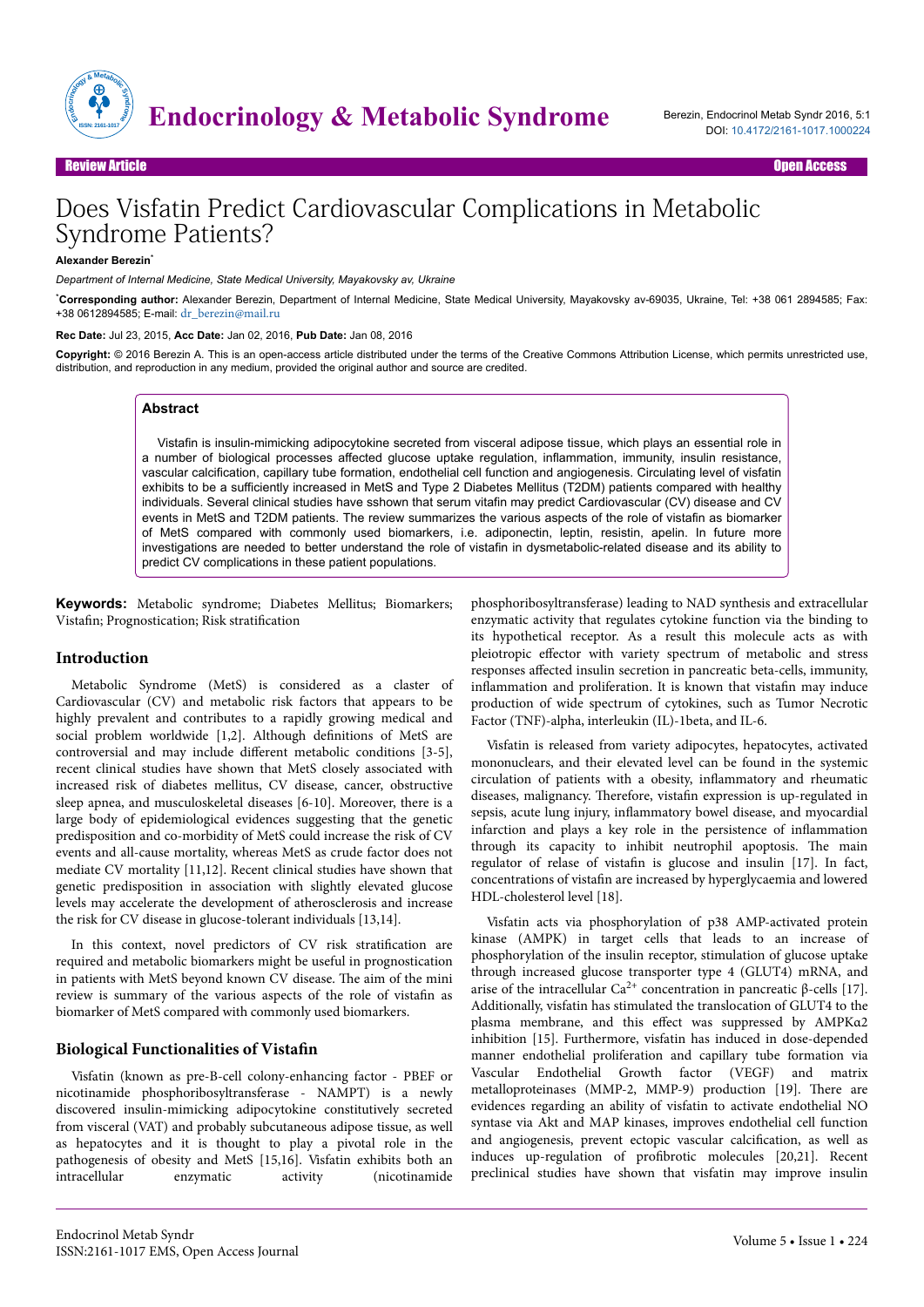sensitivity and exert its hypocholesterolemic effects partially through up-regulation of the tyrosine phosphorylation of Insulin Receptor Substrate (IRS-1) protein and the mRNA levels of Peroxisome Proliferator-Activated receptor-gamma (PPAR-γ) and Sterol Regulatory Element-Binding Proteins 2 (SREBP-2) in the liver and adipose tissues [22,23].



Overall, vistafin was found an autocrine regulator of sensitivity of target cells (cardiomyocites, hepaticytes, adipocyts, muscle cells, etc.) to insulin action possibly through its effects on NAD biosynthesis. Moreover, pleiotropic component of biological function of this enzyme was defined too because of its molecular targets, i.e., IRS-1, PPAR-γ and SIRTs are able to regulate transcription factors involved in pathways linked to glucose metabolism, inflammation, and proliferation/differentiation of cells [24]. However, the proinflammatory action of visfatin cannot be prevented by IRS-1blockade [25]. Thus, visfatin appears a direct contributor to vascular inflammation and endothelial dysfunction that are considered key features of atherothrombotic diseases linked to MetS (Figure 1).

# **Vistafin in Mets and Diabetes**

Circulating level of visfatin demonstrates to be a sufficiently increased in MetS [26] and Type 2 Diabetes Mellitus (T2DM) patients compared with healthy individuals [27,28]. In fact, visfatin mRNA levels were strongly correlated with pro-inflammatory gene expression including CD68 and tumor necrosis factor-alpha gene in both VAT and subcutaneous adipose tissues [28-30]. Interestingly, such component of MetS as insulin resistance and obesity was not associated with visfatin levels [27-31]. It has been suggested that elevated vistafin level could associate rather with inflammatory changes in blood than with metabolic disorders. However, visfatin expression is up-regulated in

peripheral blood mononuclear cells received from obese type 2 diabetic patients compared to non-diabetic obese patients [32].

Thus indicates enhanced visfatin expression could relate to T2DM rather than obesity. Contrary, several clinical studies have revealed that circulating level of vistafin exhibits a negative correlation with visceral fat accumulation, insulin resistance and triglycerides, but it was found a negative correlation between vistafin and HDL cholesterol, this negative correlation completely disappeared after adjustment for lipid profile [31]. Authors concluded that visfatin level is an indicator of beneficial lipid profile in non-diabetic Caucasian subjects and that lipid metabolism might relate to visceral obesity and insulin resistance through vistafin expression in VAT. Borradaile and Pickering [32] reported that vistafin enables proliferating human endothelial cells to resist the oxidative stress of aging and of high glucose, and to productively use excess glucose to support replicative longevity and angiogenic activity. Based on these evidences authors concluded that visfatin is rate-limiting for NAD+ salvage from nicotinamide and confers resistance to oxidative stress via SIRT1.

Takebayashi et al. [33] have reported serum visfatin level has closely associated in diabetic patients with vascular endothelial function. Similar data were received Pepene in polycystic ovary syndrome subjects [34]. Moreover, Malavazos et al. [35] have revealed that in patients with visceral obesity serum visfatin level has significantly correlated with plasminogen activator inhibitor-1 levels and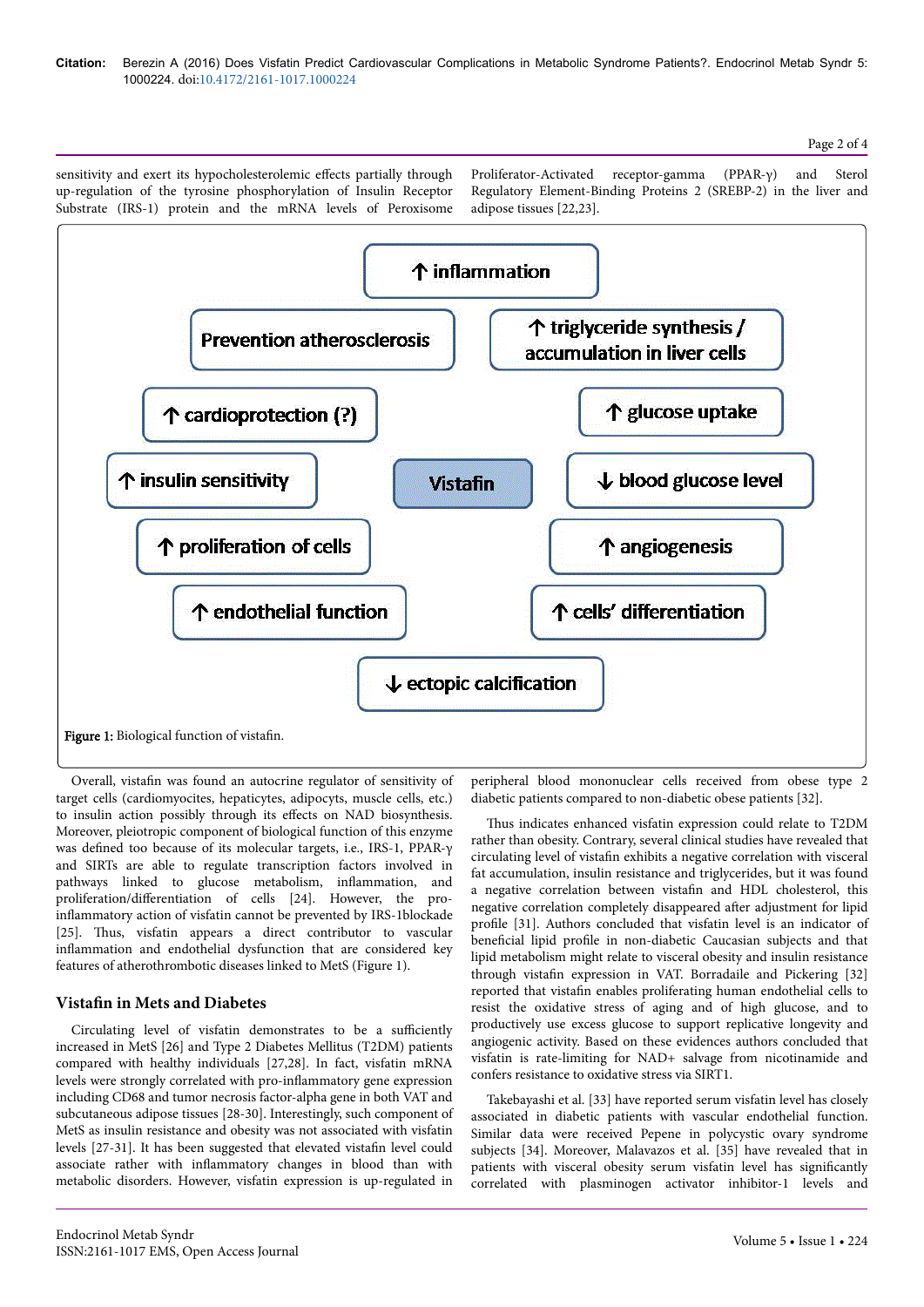prothrombotic state. Recently visfatin has shown to be associated with sVCAM-1 as a marker of endothelial dysfunction, activation of endothelium and vascular injury [36,37].

There is evidence regarding an association between elevated vistafin level and the risk of asymptomatic atherosclerosis in obese and T2DM individuals [38]. Overall, this unique enzyme is considered an essential metabolic regulator in the NAD biosynthetic pathway with controversial capacities and various faces [39]. Visfatin may prevent apoptosis in T cells and mediates catabolic and pro-inflammation effect in individuals with rheumatic disease [40-43]. The pathophysiological significance and clinical value of this biomarker in dysmetabolic individuals are still not fully clear and they are required more investigation.

## **Vistafin and CV Outcomes**

The effects of vistafin on CV outcomes are controversial. This relates with multiple molecular effects of the molecules on target cells. By now, it is defined that vistafin may improves insulin resistance and might have an antidiabetic effect in MetS patients. Contrary, there are data that visfatin could link low-grading inflammation, thrombotic state, target organ damage, and CV clinical outcomes. In patients with known CV diseases visfatin was initially proposed as a clinical marker of atherosclerosis, endothelial dysfunction, chronic renal disease, and vascular damage, with a potential prognostic value [36,37,44-46]. In particularity, visfatin may be associated with clinical severity of aneurysmal subarachnoid hemorrhage and also have prognostic value for clinical outcomes [47]. Lu et al. [48] reported that serum visfatin level was an independent factor associated with ischemic stroke.

Authors found that increasing concentrations of visfatin were independently and significantly associated with a higher risk of ischemic stroke when concentrations were analyzed as both a quartile and a continuous variable. Moreover, circulating level of visfatin was associated with 6-month clinical outcomes including mortality and unfavorable outcome (modified Rankin Scale score  $>2$ ) in the patients with ischemic stroke [49,50]. Indeed, plasma visfatin level was independently associated with acute coronary syndromes/acute myocardial infarction independent of well-known CV disease risk factors [50,51]. Probably, vistafin could explain an influence of family history of diabetes on the patients' outcome [13,14]. However, the studies depicted the predictive role of vistafin in CV outcomes are limited, whereas preliminary results of the investigations appear to be meaningful and scientifically interested.

## Head-To-Head comparison of vistafin with other **metabolomics biomarkers**

Recent clinical studies have shown that serum levels of adipocytokines, i.e. adiponectin, leptin, resistin, apelin and visfatin, were increased in dysmetabolic patients compared to healthy volunteers [11,52]. All these biomarkers were associated with obesity, insulin resistance and various markers of glucose/lipid profile, inflammation and endothelial dysfunction. Whether vistafin appears to be better than novel biochemical risk factor for CV complications in MetS remains not clear. Accordingly, the predictive and discriminative role of vistafin in hypertension, atherosclerosis, ischemic heart disease, ischemic stroke and intracranial hemorrhage remains uncertain. Collectively, it is required more investigation regarding head-to-head comparison of vistafin with other metabolic biomarkers in predictive models.

In conclusion, vistafin participates in pathophysiology of several dysmetabolic state including MetS, T2DM, obesity, and plays an important role in predicting CV disease and CV events. However, there are not sufficient evidence regarding advantages of vistafin compared other metabolic biomarkers (adiponectin, leptin, resistin, apelin) in risk stratification of patients with MetS. Whether visfatin would be eventually become a component of guided-biomarker medical care of dysmetabolic patients remains to be established. More investigations are needed to better understand the role of vistafin in dysmetabolic-related disease.

#### **References**

- 1. [Alberti KG, Zimmet P, Shaw J \(2006\) Metabolic syndrome--a new world-](http://www.ncbi.nlm.nih.gov/pubmed/16681555)wide definition. [A Consensus Statement from the International Diabetes](http://www.ncbi.nlm.nih.gov/pubmed/16681555) [Federation. Diabet Med 23: 469-480.](http://www.ncbi.nlm.nih.gov/pubmed/16681555)
- 2. [Zabetian A, Hadaegh F, Azizi F \(2007\) Prevalence of metabolic syndrome](http://www.ncbi.nlm.nih.gov/pubmed/17234299) [in Iranian adult population, concordance between the IDF with the](http://www.ncbi.nlm.nih.gov/pubmed/17234299) ATPIII and the WHO definitions. [Diabetes Res Clin Pract 77: 251-257.](http://www.ncbi.nlm.nih.gov/pubmed/17234299)
- 3. [Executive Summary of the](http://www.ncbi.nlm.nih.gov/pubmed/11368702) Third Report of The National Cholesterol [Education Program \(NCEP\) Expert Panel on Detection, Evaluation, And](http://www.ncbi.nlm.nih.gov/pubmed/11368702) [Treatment of High Blood Cholesterol In Adults \(Adult Treatment Panel](http://www.ncbi.nlm.nih.gov/pubmed/11368702) [III\). JAMA. 2001;285:2486-97](http://www.ncbi.nlm.nih.gov/pubmed/11368702)
- 4. [Alberti KG, Zimmet P, Shaw J; IDF Epidemiology Task Force Consensus](http://www.ncbi.nlm.nih.gov/pubmed/16182882) Group (2005) The [metabolic syndrome--a new worldwide](http://www.ncbi.nlm.nih.gov/pubmed/16182882) definition. [Lancet 366: 1059-1062.](http://www.ncbi.nlm.nih.gov/pubmed/16182882)
- 5. [Grundy SM, Cleeman JI, Daniels SR, Donato KA, Eckel RH, et al. \(2005\)](file:///D:/MANUSCRIPTS%20%20REC%20&%20PROOF%20(2016)/January%20Manuscripts/PROOFS/EMS%20Proofs/EMS-2250/circ.ahajournals.org/content/112/17/2735.full) [Diagnosis and management of the metabolic syndrome: an American](file:///D:/MANUSCRIPTS%20%20REC%20&%20PROOF%20(2016)/January%20Manuscripts/PROOFS/EMS%20Proofs/EMS-2250/circ.ahajournals.org/content/112/17/2735.full) [Heart Association/National Heart, Lung, and Blood Institute](file:///D:/MANUSCRIPTS%20%20REC%20&%20PROOF%20(2016)/January%20Manuscripts/PROOFS/EMS%20Proofs/EMS-2250/circ.ahajournals.org/content/112/17/2735.full) Scientific [Statement. Circulation 112: 2735-2852.](file:///D:/MANUSCRIPTS%20%20REC%20&%20PROOF%20(2016)/January%20Manuscripts/PROOFS/EMS%20Proofs/EMS-2250/circ.ahajournals.org/content/112/17/2735.full)
- 6. [Cho LW \(2011\) Metabolic syndrome. Singapore Med J 52: 779-785.](http://www.ncbi.nlm.nih.gov/pubmed/22173246)
- 7. [Sanghera DK, Been L, Ortega L, Wander GS, Mehra NK, et al. \(2009\)](http://www.ncbi.nlm.nih.gov/pubmed/19247373) [Testing the association of novel meta-analysis-derived diabetes risk genes](http://www.ncbi.nlm.nih.gov/pubmed/19247373) [with type II diabetes and related metabolic traits in Asian Indian Sikhs. J](http://www.ncbi.nlm.nih.gov/pubmed/19247373) [Hum Genet 54: 162-168.](http://www.ncbi.nlm.nih.gov/pubmed/19247373)
- [Vijayan VK \(2012\) Morbidities associated with obstructive sleep apnea.](http://www.ncbi.nlm.nih.gov/pubmed/23134249) [Expert Rev Respir Med 6: 557-566.](http://www.ncbi.nlm.nih.gov/pubmed/23134249)
- 9. [Esposito K, Chiodini P, Colao A, Lenzi A, Giugliano D \(2012\) Metabolic](http://www.ncbi.nlm.nih.gov/pubmed/23093685) [syndrome and risk of cancer: a systematic review and meta-analysis.](http://www.ncbi.nlm.nih.gov/pubmed/23093685) [Diabetes Care 35: 2402-2411.](http://www.ncbi.nlm.nih.gov/pubmed/23093685)
- [Sun K, Liu J, Lu N, Sun H, Ning G \(2014\) Association between metabolic](http://www.ncbi.nlm.nih.gov/pubmed/24506931) [syndrome and bone fractures: a meta-analysis of observational studies.](http://www.ncbi.nlm.nih.gov/pubmed/24506931) [BMC Endocr Disord 14: 13.](http://www.ncbi.nlm.nih.gov/pubmed/24506931)
- 11. [Dallmeier D, Larson MG, Vasan RS \(2012\) Metabolic syndrome and](http://www.ncbi.nlm.nih.gov/pubmed/22716219) inflammatory [biomarkers: a community-based cross-sectional study at](http://www.ncbi.nlm.nih.gov/pubmed/22716219) [the Framingham Heart Study. Diabetology & Metabolic Syndrome 4: 28.](http://www.ncbi.nlm.nih.gov/pubmed/22716219)
- 12. Zuliani G, Morieri ML, Volpato S (2014) Insulin resistance and systemic inflammation, but not metabolic syndrome phenotype, predict 9 years mortality in older adults. Atherosclerosis 235: 538-555.
- 13. Pannacciulli N, De Pergola G, Ciccone M, Rizzon P, Giorgino F, et al. (2003) Effect of family history of type 2 diabetes on the intima-media thickness of the common carotid artery in normal-weight, overweight, and obese glucose-tolerant young adults. Diabetes Care 26: 1230-1244.
- 14. [Ciccone MM, Scicchitano P, Cameli M, Cecere A, Cortese F, et al. \(2014\)](http://www.omicsonline.org/open-access/endothelial-function-in-prediabetes-diabetes-and-diabetic-cardiomyopathy-2155-6156.1000364.php?aid=25586) [Endothelial Function in Pre-diabetes, Diabetes and Diabetic](http://www.omicsonline.org/open-access/endothelial-function-in-prediabetes-diabetes-and-diabetic-cardiomyopathy-2155-6156.1000364.php?aid=25586) [Cardiomyopathy: A Review. J Diabetes Metab 5: 364.](http://www.omicsonline.org/open-access/endothelial-function-in-prediabetes-diabetes-and-diabetic-cardiomyopathy-2155-6156.1000364.php?aid=25586)
- 15. [Imai S \(2009\) Nicotinamide phosphoribosyltransferase \(Nampt\): a link](http://www.ncbi.nlm.nih.gov/pubmed/19149599) [between NAD biology, metabolism, and diseases. Curr Pharm Des 15:](http://www.ncbi.nlm.nih.gov/pubmed/19149599) [20-28.](http://www.ncbi.nlm.nih.gov/pubmed/19149599)
- 16. [Garten A, Petzold S, Barnikol-Oettler A, Körner A,](http://www.ncbi.nlm.nih.gov/pubmed/19912992) Нasler WE, et al. [\(2010\) Nicotinamide phosphoribosyltransferase \(NAMPT/PBEF/visfatin\)](http://www.ncbi.nlm.nih.gov/pubmed/19912992) [is constitutively released from human hepatocytes. Biochem Biophys Res](http://www.ncbi.nlm.nih.gov/pubmed/19912992) [Commun 391: 376-381.](http://www.ncbi.nlm.nih.gov/pubmed/19912992)